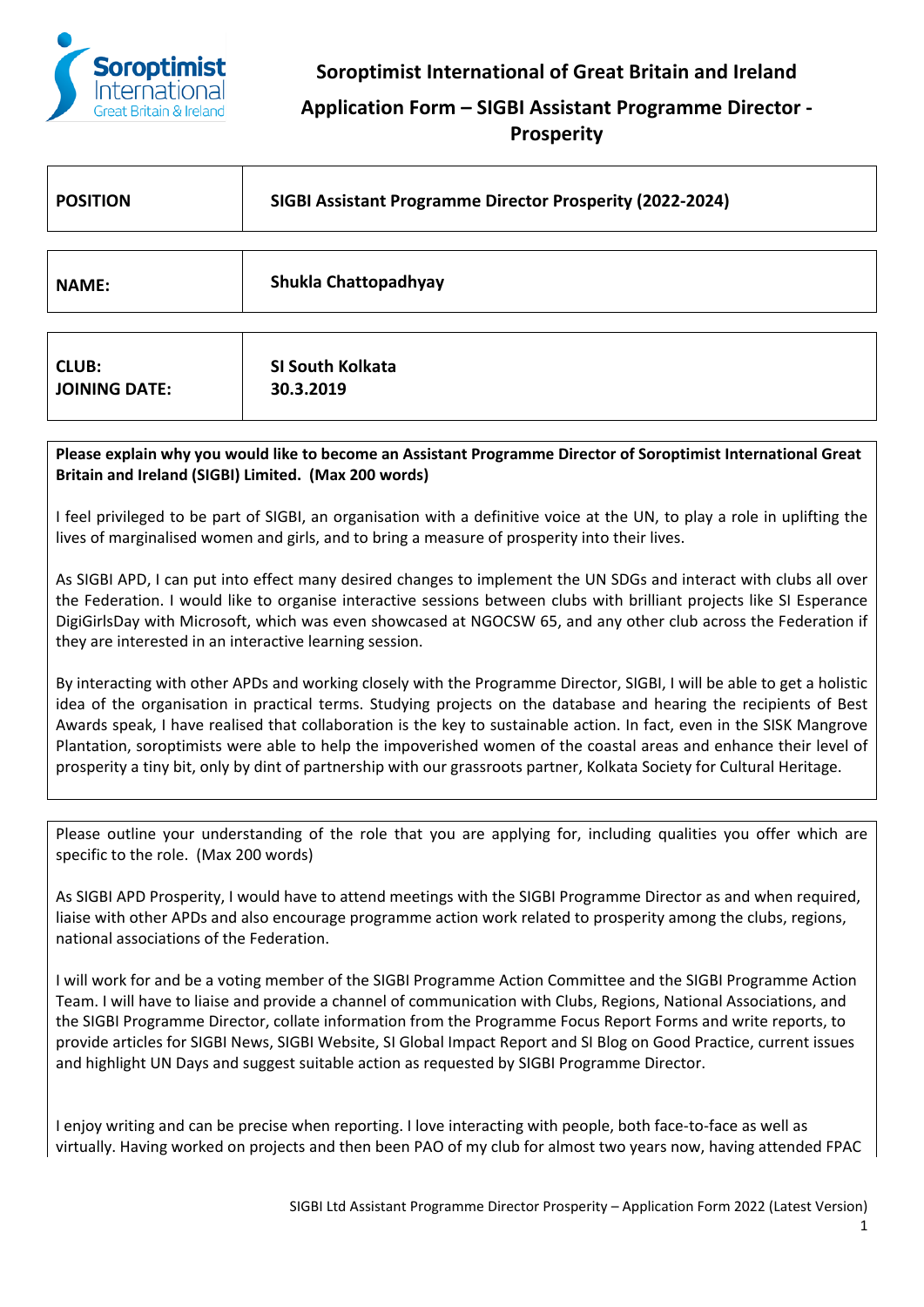meetings in 2020 and 2021, and NASI India PAC meetings regularly, I have a fairly good idea of programme work. I am a team player and hopefully, a strategic thinker too!

Please demonstrate your knowledge and interest in programme work, specifically the area of programme for which you are applying for. (Max 200 words)

I have been PAO for my club for 2020 - 2022. In this capacity I have taken forward the Mangrove Plantation in a bid to mitigate climate crises and provide livelihood options for the marginalised women of the coastal regions. This multi-pronged project brought prosperity into the lives of these local women. in addition to its primary objective of helping the coastline firm up with the roots of the mangroves as the plants grow older.

Currently, SISK is conducting a vocational training programme in the Beauty industry in partnership with Be Bonnie Hair & Skin Salon at the Be Bonnie Academy. This too will ensure prosperity for the young underprivileged city women in the future.

Programme work addressing SDGs 1,2,5,8, and 10 need to be focused on since the pandemic has wreaked havoc with people's livelihoods. As usual the women have been the worst affected. However, collaboration SDG 17 is vital since without it, we Soroptimists will not be able to reach the people who need our help.

The SI Whitefield Choose to Challenge with National Domestic Workers Welfare Trust in the way 100 domestic workers were empowered to deal with domestic violence and enabled to challenge social biases.

Please demonstrate evidence of your organisational skills. (Max 200 words)

I have been in the field of education, most of my life, in various roles of Teacher, Pastoral Counsellor, Coordinator for English, Head of the Department of English, Headmistress of Senior School, Head of Computer Training Centre, Placement and HR Manager and successfully taken the team forward in various assignments and projects. I have organised events, exams, competitions, delegating responsibilities among the team while leading from the front.

As part of a Cancer Support NGO for patients and care-givers, I had successfully organised a fundraiser, a cultural musical programme in Kolkata, many years ago.

At SI South Kolkata, I have taken on the responsibility of teaching children and women, the latter looking for prosperity. They wanted to learn English to enhance employability, to be able to talk to the children in their care in the lingua franca of today's world and comprehend the conversation around them in the elite households where they were working. Our team was a huge hit with our target audience till COVID broke it up.

I have also organised trips to visit our mangrove programme work in the remote areas of the Sunderbans besides organising the initial donation of funds by friends and family.

Please demonstrate evidence of your communication skills. (Max 200 words)

In school and college, I have been part of the Literary Club, Debating Team and Magazine Student Editor, often winning elocution and essay competitions. I have also, at times, been adjudged the best speaker at debates.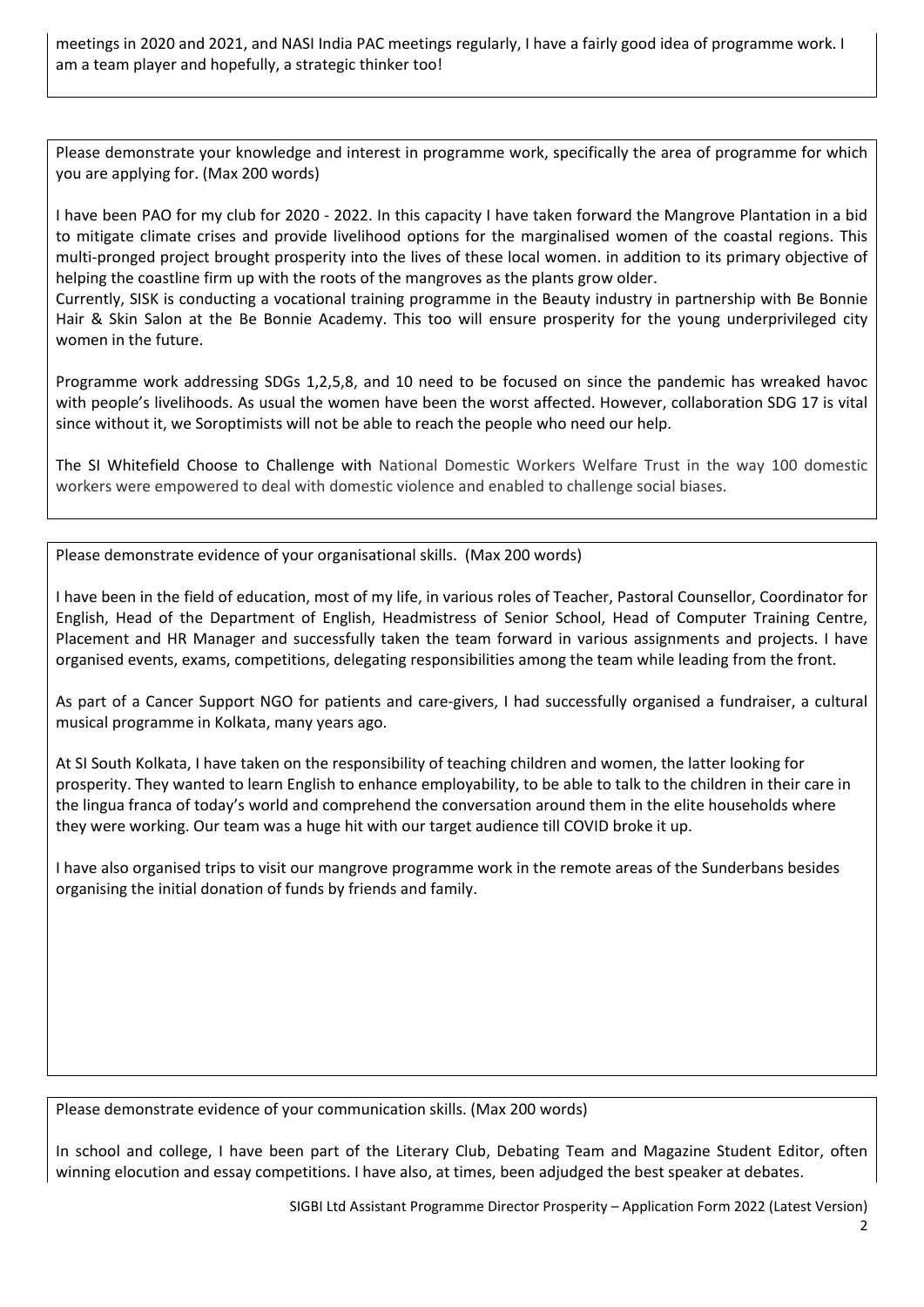In my professional career, I have used my interests to further the profile of the institution where I was working and help my students achieve better. In fact, once single-handedly, I had helped the school debating team win the best team and best speaker award at City, Region and National levels.

At SISK, I use my passion for communication to teach underprivileged women and children, expand their horizons by taking Communication Skills & Personality development Sessions, explain programme action work at club meetings, host webinars, and be the face of the club as and when required by the president of my club.

Please demonstrate evidence of public speaking and presentation skills. (Max 200 words)

In 2020 when the International Webinar on Ill Effects of Climate Change in My City was announced, my club decided to field me as the participant and speaker for this event. Their reason for the decision, my club president said, was the way I conducted sessions with children and mothers, engaging and immersing them totally in the topic of the day, and also how I presented reports at our club meetings.

The Webinar is fresh in my mind to this day. My PowerPoint presentation went smoothly with the points I placed and I spoke within the allotted 4 minutes' time. The moderator was happy to note that I had mentioned the gradual sinking of the soil and the positive role the regeneration of mangroves could play in saving our part of the planet. The audience appreciated the need for arresting global warming. The feedback to my presentation was very good, though it does sound like blowing my own trumpet.

Further I have made presentations at NASI India PAC meetings. I have also made a presentation: A first timer's Perspective of CSW65 at the NASI India AGM in June 2021.

Please demonstrate how you meet the follow (Maxi 250 words)

1. Working as part of a team

Soon after I joined SI Kolkata I was made the convenor for a programme to teach slum children and mothers. I made a proposal detailing what we would teach each week, members responsible for various units etc. If, perchance, a member could not attend on the designated day, one of us would fill in for her without letting it affect the learners. At the monthly meetings I had to read out the report. At the end, I submitted my report to then then, PAO.

Now that I am PAO for my Club, we hold regular brainstorming sessions to see how we can take our projects forward. Convenors read out reports and brief others about the progress being made or a problem that needs addressing. We plan our programme action work, trips to inspect projects undertaken in report areas, organise small, interesting fundraisers like online bingo/biriyani, cooked by a member, delivered through Swiggy. Now with the situation normalizing, an undergoing long-term women's awareness session has been planned on a fortnightly basis.

## 2. Being a Strategic Thinker

SISK was trying to organise vocational training but there seemed practically no takers for sewing, tailoring, dress making or soft toy making lessons. Talking to the young women, one on one, revealed they are keenly interested in working for beauty salons. This bit of strategic thinking helped the club to zero in on a vocational course that would be valued and would add to their lives.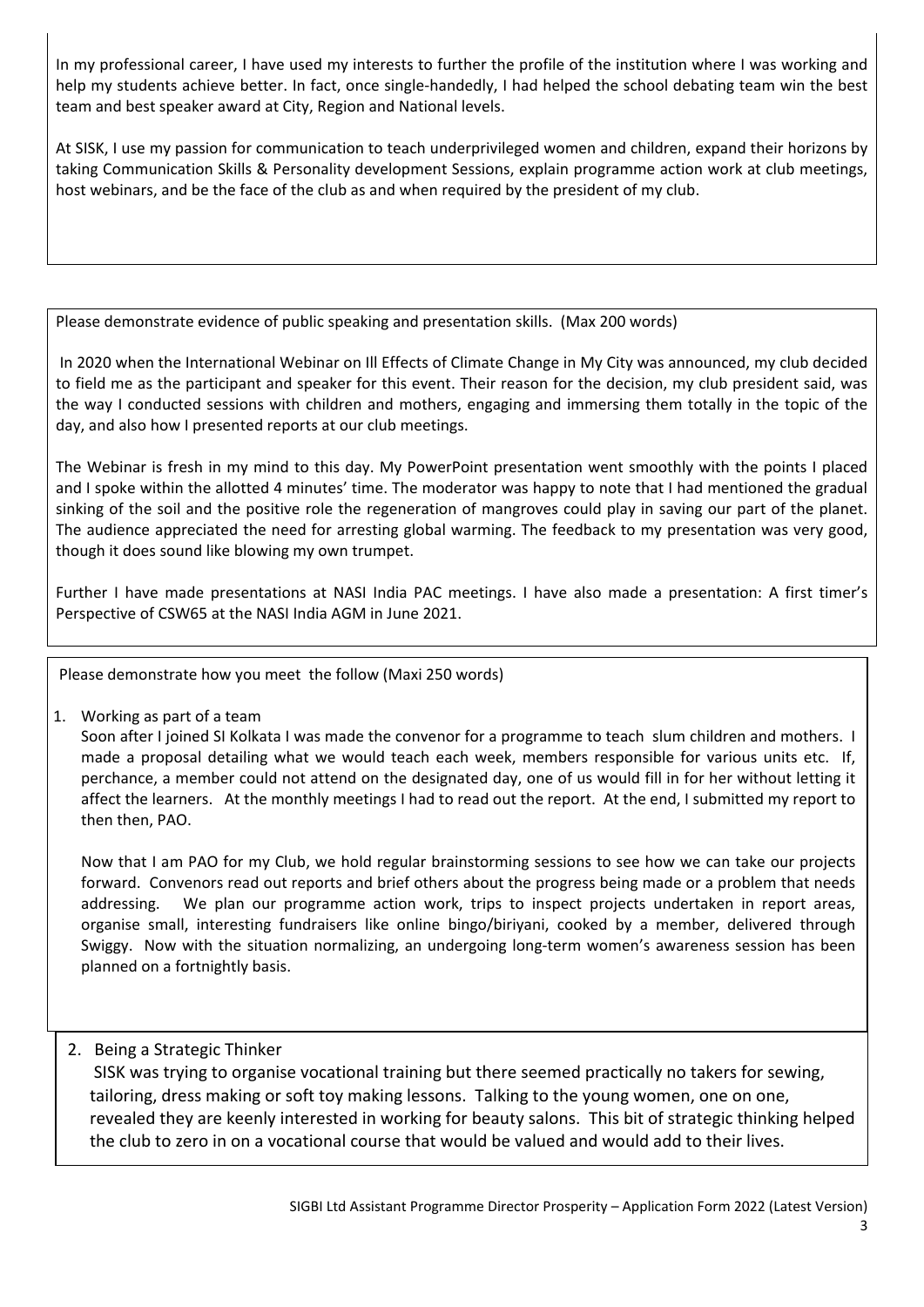## **Additional Information**

Please use this space to include any other information in support of your application that you have not included: already: (Max 200 words)

In my professional capacity as Computer Training Centre Head, I used to take regular Communication Skills & Personality Development sessions followed by mock interviews to make the computer programming students interview and job ready.

Currently I occasionally hold online job readiness sessions for a friend's NGO in north India where she has many college students from villages.

Office Held at Club/Region/NA/Network/Federation Level (MOST RECENT FIRST)

Club Level: Programme Action Officer 2020 - 2022

## **Declaration**

All the information I have provided is true and correct. I understand that any misrepresentation or non-disclosure of any kind may jeopardise my application or position as an Assistant Programme Director. I also authorise SIGBI Limited to place my non-confidential information on the members' only section of the SIGBI website, as part of the election process, on the understanding that it will be removed as soon as the election is over.

I declare:

• I am willing to act as an Assistant Programme Director of Soroptimist International Great Britain and Ireland (SIGBI) Limited, a charitable company limited by guarantees and registered with Companies House in England and Wales and the Charity Commission for England and Wales.

| $y_{t,a} = 2$<br>$Shn\&N\qquad1$ |  |
|----------------------------------|--|
| "March 20 29<br>96               |  |

This is a self-nominating application form. However, you are required to seek the support of an Officer of a Region/National Association/Country for this post.